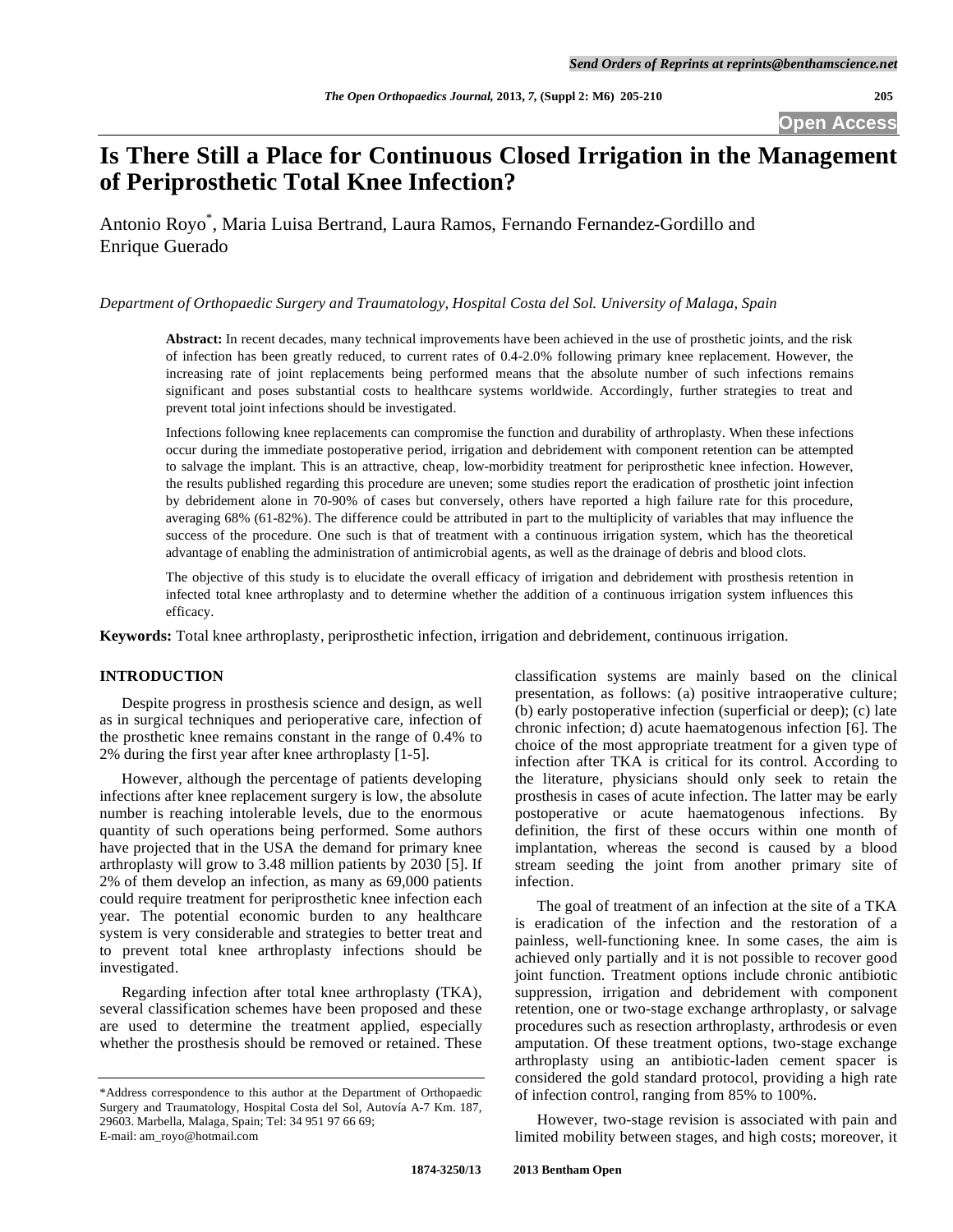can provoke skeletal defects and soft tissue loss, resulting in the possible need for a constrained prosthesis. To avoid these complications, irrigation and debridement has been considered for treating acute postoperative TKA infection.

 Rates of infection healing following treatment with prosthesis retention and irrigation plus debridement range from 18% to 83% [7-9]. However, direct comparison of infection control rates for different treatment options is difficult because of the many variables that can influence the success of the procedure, such as the exact duration of symptoms after which prosthesis retention is less likely to result in infection eradication (from 2 days [10] to 4 weeks [11]), immunity-impairing host condition, virulence of the infecting organism, implant state, operation history or type of surgery, as well as the absence of randomised, controlled, prospective comparison studies.

 One of the variables that could influence the success of the procedure would be the application of a continuous irrigation system, thus enabling the administration of highdose antibiotics and the drainage of debris and blood clots. The literature contains few reports of debridement combined with an associated continuous irrigation system; we found only one other series [12], used in the treatment of septic natural knees, and one concerning case reports [13] on its use for infected TKA (PKI). Therefore, the role of this procedure has yet to be clearly defined.

 The purpose of the present study is to determine the overall success of irrigation and debridement with retention of the prosthesis in controlling infection and to examine whether the application of a continuous irrigation system after the surgery improves this success rate. Our operational hypothesis was that irrigation, debridement and the application of a continuous irrigation system after the intervention is likely to provide a better success rate than irrigation and debridement alone; the null hypothesis was that the use of a continuous irrigation system after surgery makes no difference, and the alternative hypothesis was that the use of a continuous irrigation system is associated with a higher failure rate than irrigation and debridement with prosthesis retention alone.

# **MATERIALS AND METHODS**

#### **Database**

 Using our institutional operative database (Doctor, Hewlett Packard, Palo Alto, Ca. USA), all patients with knee prosthetic joint infection undergoing debridement with retention of prosthesis between 1996 and 2010 were identified. We collected 34 patients (10 males and 24 females) with a mean age of 70 years (range, 45-80 years), and followed all of them for a minimum of seven months (mean, 4.39 years; range, 7-136 months). In order to determine the role of a closed continuous irrigation-suction system in the success of the treatment of PKI, we divided the overall series into two historical cohorts: 20 of the 34 patients were treated with irrigation and debridement combined with a continuous closed irrigation-suction system (CCIS), and 14 with irrigation and debridement alone (ID). Twenty-seven patients had undergone a primary total knee arthroplasty and seven a revision arthroplasty for aseptic loosening of knee joints; all of them had negative

intraoperative frozen sections and cultures at the time of revision. All patients, in both groups, had received intravenous antibiotics thirty minutes before and immediately following their index knee replacement for a standard period of 24 hours postoperative. All patients had developed either early or acute haematogenous infections, according to the classification of Tsukuyama *et al*. [1].

## **Diagnosis**

 Periprosthetic infection was diagnosed based on persistent wound drainage, swelling and/or erythema and at least one of the following criteria: (a) isolation of organisms from culture of joint aspirate; (b) abnormal serology, that is, erythrocyte sedimentation rate greater than 30 mm/h and a C-reactive protein higher than 1.0 mg/dL; (c) joint fluid white blood cell count more than 2000/μL and neutrophil differential more than 70%. Moreover, we retrospectively reviewed the clinical history of all patients, which is considered the most sensitive method for identifying periprosthetic infection [14].

#### **Surgical Technique**

 All patients had fully received the medical and surgical treatment in our hospital. Intraoperative antibiotics were withheld until tissue samples for culture could be obtained for both groups of patients.

#### *Debridement Surgery (ID)*

 The knee was approached using the previous incision, debrided with extensive synovectomy and irrigated with at least 9 L of saline, betadine solution and hydrogen peroxide. The polyethylene component of the total joint was exchanged in 17 knees, and the prostheses were confirmed to be stable in all cases. After surgery, suction drains were placed in the patients without a closed irrigation system, for 24 hours (Drenofast CH-14/4,0 min Iberhospitex, S.A. Barcelona, Spain) – this was constituted of a tube with a cross perforated length of 14 cm connected to a closed wound drainage system with spring bellows suitable for drainage under negative pressure.

## *Irrigation Suction Continuous System. Surgical Technique (CCIS)*

 Once the former procedure was carried out, the suction drain was positioned to perform continuous irrigation. An Argyle thoracic catheter CH-20/6.7 mm (Argyle, Tyco Healthcare Group LP, Mansfield, Massachusetts, USA), was placed in an external suprapatellar location, to function as the inflow tube, and another, the outflow tube, was placed in the arthroscopic anteromedial portal. The inflow tube was connected to a supply of normal saline solution (gravity inflow) and the outflow tube was connected to a suction machine with continuous and vacuum suction. The rate of saline inflow was 6 L per day.

 An infecting organism was identified in 23 patients, based on the results of either pre-operative aspiration or intra-operative cultures. Antibiotics were given under the guidance of an infectious disease specialist, although the choice of the initial antibiotic was empirical unless sensitivities were known from a previous culture. Specific antibiotics were given as soon as sensitivities were known.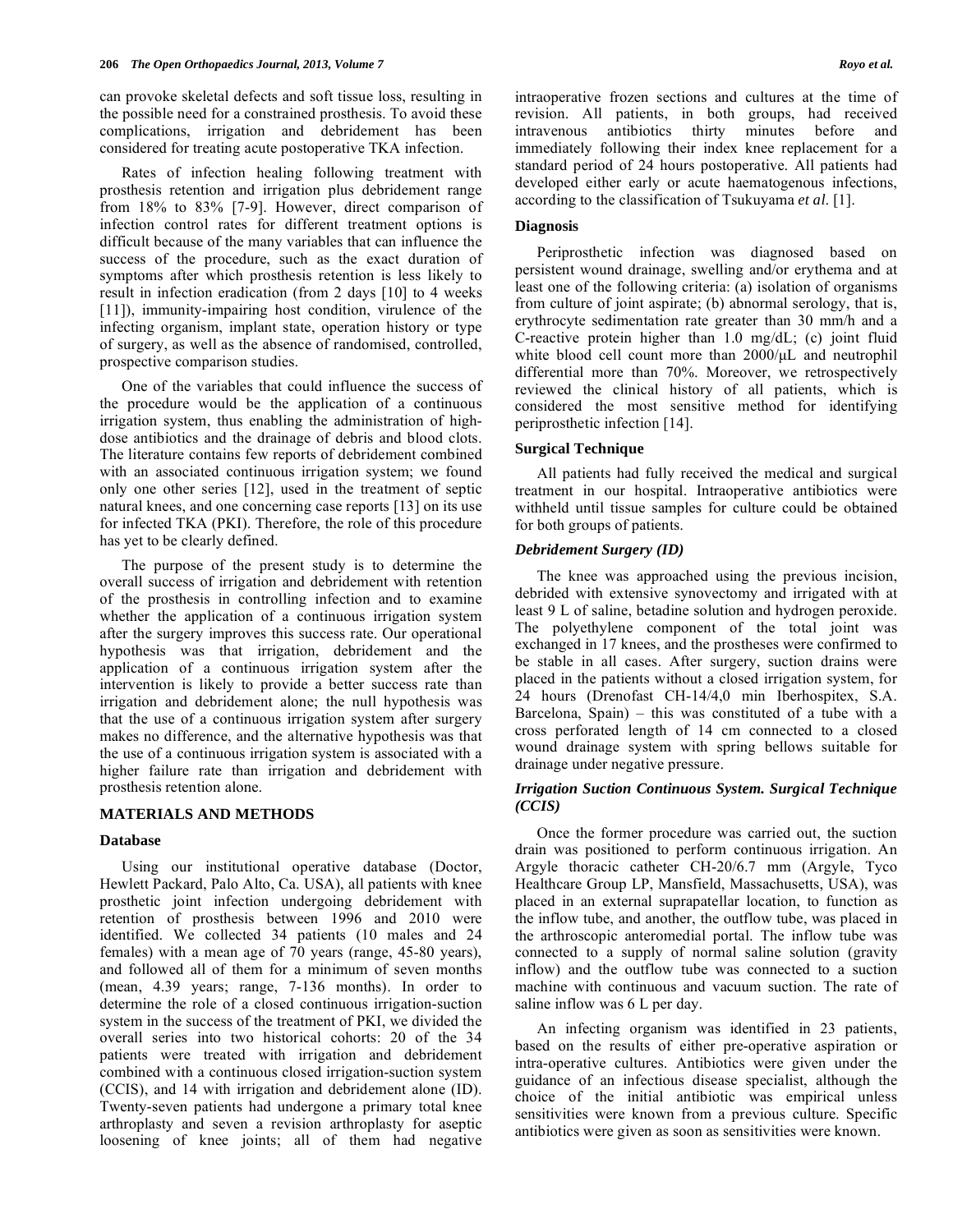Apart from the antibiotic and the duration of its application, there was no standard procedure, but in most cases 40 gr of gentamicin was added to each two-litre bag of saline solution. The irrigation-suction system was used for two days. The suction drains in the ID group and most of the outflow drains in the CCIS group were removed on the third postoperative day.

#### **Variables**

 As stated above, medical records were reviewed and clinical and surgical variables studied to identify those factors known, from prior research, to be predictors of irrigation and debridement outcome, which would act as confounding factors (these were expected to be distributed homogeneously in our series). The clinical risk factors considered were demographic variables (age, sex), duration of symptoms (time to intervention), type of index arthroplasty (primary *vs* revision) and presentation (early postoperative infection *vs* later acute haematogenous infection), scored according to American Society of Anesthesiologists recommendations. Surgical risk factors were purulence encountered around the prosthesis, and duration of surgery. The type and methicillin sensitivity of the organism detected by intraoperative culture were also studied as possible predictors of outcome [15-20].

#### *Main Variable*

 Outcome variables were identified to define the success or failure of the debridement procedure. Success was considered to be prosthesis retention after treatment with no adverse symptoms, no growth of microorganisms in culture, normalisation of laboratory values and no need for chronic antibiotic treatment. Conversely, treatment failure was defined as the presence of persistent pain, elevated erythrocyte sedimentation rate and C-reactive protein, the need for further surgery, other than irrigation and debridement, in order to control infection, or the need for lifetime antibiotic treatment.

#### *Secondary Variables*

 Secondary variables were considered those that could intervene in the outcome, and would act as a confounding variable: age of patient, operative time, timing of irrigation and debridement in relation to the symptoms, length of hospital stay, number of surgical interventions (irrigation and debridement), American Society of Anesthesiologists (ASA) score, gross purulence within the joint. The specific causative organisms were categorised and analysed using organism type as a dichotomous variable, and were first defined as staphylococcus methicillin-sensitive (n=12) *vs* all other organisms (n=25) and then as polybacterial *vs* monobacterial. Polyethylene component exchange of the total joint was also considered and the overall cost per patient per day calculated.

## **Statistical Analysis**

 Statistical analysis was performed using SPSS Version 11.5 for Windows (SPSS Inc, Chicago, IL, USA). A bivariate analysis of mean values and standard deviations for continuous variables and proportions for categorical variables was performed. The means of continuous variables were compared using the Mann-Whitney (nonparametric)

test. Proportions of a categorical outcome were compared using Fisher's exact (nonparametric) test. A P value of less than 0.05 was considered to be significant for a confidence interval of 95%. Due to the small number of patients in our study, a multivariate logistic regression analysis was not performed.

#### **RESULTS**

 According to our definitions of successful and failed treatment, ID with prosthesis retention was successful in 25 patients (73.5%) and failed in 9 patients (26.5%), after the conclusion of follow up. Overall infection rates were similar in both intervention groups, at 75% in the CCIS and 71.4% in the control group, with no statistically significant differences between them (*P=1*).

 The patient-specific characteristics were similar in both groups, including during the follow up period. No association was found between health status or host immunity [21] and any treatment group (Tables **1** and **2**).

 There were no statistically significant differences between the two groups with regard to the number or distribution of infected revision arthroplasties or type of infection, according to the classification of Tsukuyama *et al*.  $(p=0.672$  and  $p=0.627$ , respectively).

 Nine patients in our series presented intraoperative purulence around the prosthesis, (26.47%) and polyethylene was exchanged in 17 knees (50%), with no differences between the two treatment groups, (P=0.50 and P=0.36, respectively). There were no differences in outcome, based on the duration of symptoms; for the control group, the median value was 5.5 days, with a difference between the first and the third quartile of 13 days, and for the irrigation system group it was three days, with an interquartile range of 6.75 days (p=0.507). The need for additional surgical debridement procedures to control infection and the number of such interventions were not statistically different between the two groups  $(p=0.562)$ .

There were no significant differences  $(p=0.704)$  between the two treatment groups regarding those infected with a single organism and those infected with multiple organisms. Twelve knees (35.29%) were infected with methicillinsusceptible *S. aureus* and there were no differences in this distribution between the two treatment groups  $(p=1)$ .

 Finally, the comparison of the length of stay, for the ID and the CCIS groups, revealed a significant difference: the median hospital stay of patients fitted with a closed system (CCIS) was 22 days *vs* 9 days for ID patients (p=0.000).

 The costs of hospital stay, drugs and other expenses were calculated to be  $\epsilon$ 349 per day. Since CCIS patients stayed for 13 days longer than ID patients, the extra cost for these 20 CCIS patients was  $€90,740$ .

#### **DISCUSSION**

 Two-stage reimplantation for the treatment of TKA periprosthetic infection is currently considered the most effective approach to this major complication. However, the substantial morbidity associated with it must be taken into account. Accordingly, both patients and surgeons tend to view irrigation and debridement with prosthesis retention as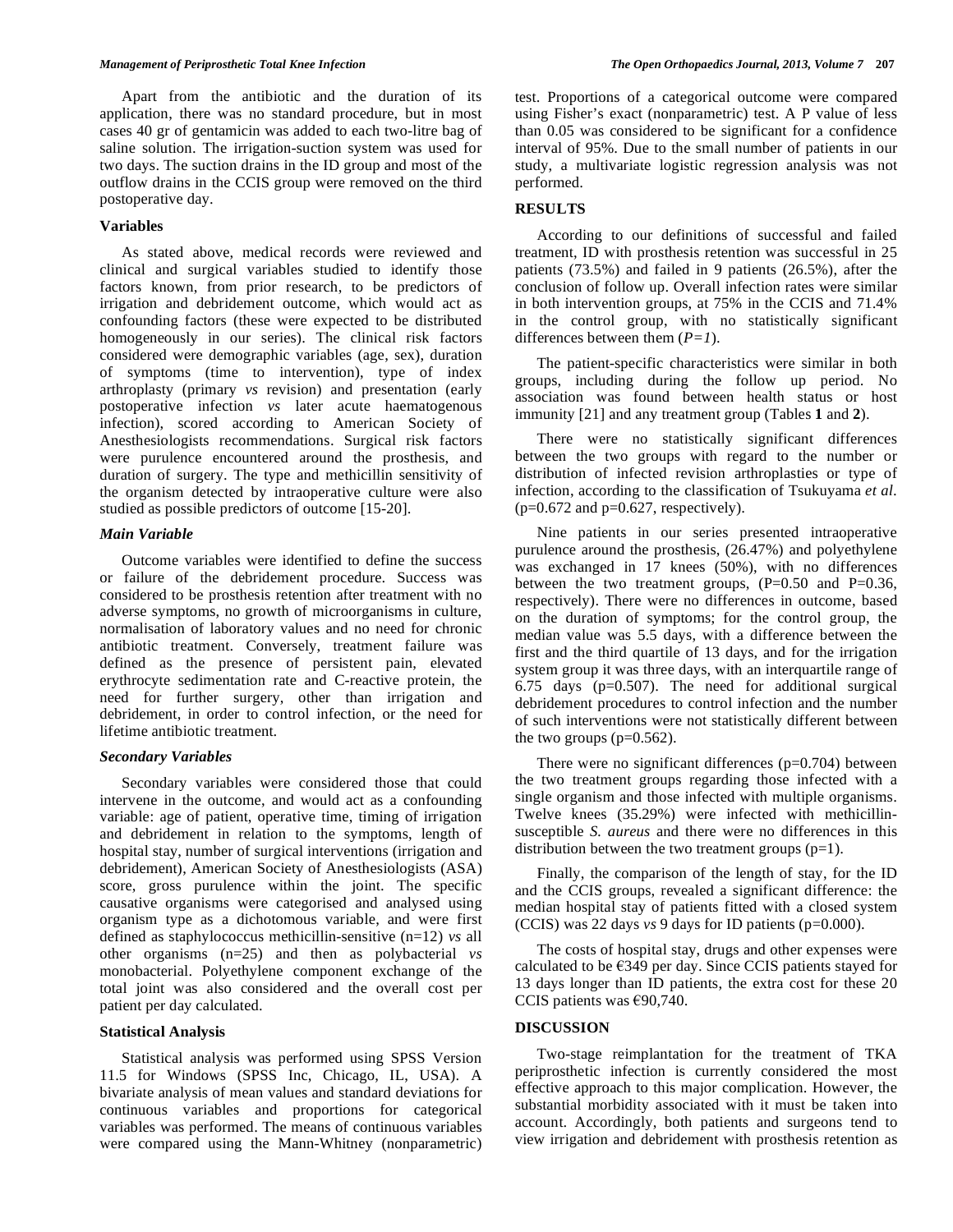| Comparison of Baseline Characteristics and Initial Infection Control Between Both Treatment Groups<br>Table 1. |
|----------------------------------------------------------------------------------------------------------------|
|----------------------------------------------------------------------------------------------------------------|

| <b>Variable</b>                     | <b>Continuous Closed Irrigation System (CCIS)</b><br>$(N=20)$<br>Number (%) | Debridement (ID)<br>$(N=14)$<br>Number $(\% )$ | p-Value<br>(Fisher Exact Test) |  |  |  |
|-------------------------------------|-----------------------------------------------------------------------------|------------------------------------------------|--------------------------------|--|--|--|
| Gender                              |                                                                             |                                                |                                |  |  |  |
| Female                              | 13(65)                                                                      | 11(78.6)                                       |                                |  |  |  |
| Male                                | 7(35)                                                                       | 3(21.4)                                        | 0.467                          |  |  |  |
| Charlson Comorbidity Index          |                                                                             |                                                |                                |  |  |  |
| Low Comorbidity (1 or 2 points)     | 12(60)                                                                      | 4(28.6)                                        |                                |  |  |  |
| High Comorbidity (>3 points)        | 8(40)                                                                       | 10(71.4)                                       | 0.92                           |  |  |  |
| Diabetes Mellitus                   |                                                                             |                                                |                                |  |  |  |
| Yes                                 | 2(10)                                                                       | 2(14.3)                                        |                                |  |  |  |
| N <sub>0</sub>                      | 18 (90)                                                                     | 12(85.7)                                       | $\mathbf{1}$                   |  |  |  |
| Rheumatoid arthritis                |                                                                             |                                                |                                |  |  |  |
| Yes                                 | 2(10)                                                                       | 0(0)                                           |                                |  |  |  |
| N <sub>0</sub>                      | 18 (90)                                                                     | 14 (100)                                       | 0.501                          |  |  |  |
| Infected revision arthroplasty      |                                                                             |                                                |                                |  |  |  |
| Yes                                 | 5(25)                                                                       | 2(14.3)                                        | 0.672                          |  |  |  |
| N <sub>0</sub>                      | 15(75)                                                                      | 12(85.7)                                       |                                |  |  |  |
| Type of Infection                   |                                                                             |                                                |                                |  |  |  |
| Early Postoperative                 | 17(85)                                                                      | 13 (92.9)                                      |                                |  |  |  |
| Acute Haematogenous                 | 3(15)                                                                       | 1(7.1)                                         | 0.627                          |  |  |  |
| Microorganism: Staphylococcus Areus |                                                                             |                                                |                                |  |  |  |
| Yes                                 | 7(35)                                                                       | 5(35.7)                                        | $\mathbf{1}$                   |  |  |  |
| N <sub>0</sub>                      | 13(65)                                                                      | 9(64.3)                                        |                                |  |  |  |
| Number of microorganisms            |                                                                             |                                                |                                |  |  |  |
| Polybacterial                       | 6(30)                                                                       | 3(21.4)                                        | 0.704                          |  |  |  |
| Monobacterial                       | 14(70)                                                                      | 11(78.6)                                       |                                |  |  |  |
| ASA Score                           |                                                                             |                                                |                                |  |  |  |
| I and II                            | 9(45)                                                                       | 8(57.1)                                        |                                |  |  |  |
| III and IV                          | 11(55)                                                                      | 6(42.9)                                        | 0.728                          |  |  |  |
| Purulence around prosthesis         |                                                                             |                                                |                                |  |  |  |
| Yes                                 | 8(40)                                                                       | 1(7.1)                                         | 0.50                           |  |  |  |
| $\rm No$                            | 12(60)                                                                      | 13 (92.9)                                      |                                |  |  |  |
| Polyethylene exchange               |                                                                             |                                                |                                |  |  |  |
| Yes                                 | 4(20)                                                                       | 13 (92.9)                                      | 0.379                          |  |  |  |
| ${\bf No}$                          | 16(80)                                                                      | 1(7.1)                                         |                                |  |  |  |
| Multiple debridements               |                                                                             |                                                |                                |  |  |  |
| Yes                                 | 8(40)                                                                       | 3(21.4)                                        | 0.562                          |  |  |  |
| ${\rm No}$                          | 12(60)                                                                      | 11 (78.6)                                      |                                |  |  |  |
| Infection control outcome           |                                                                             |                                                |                                |  |  |  |
| Controlled                          | 15(75)                                                                      | 10(71.4)                                       | $\mathbf{1}$                   |  |  |  |
| Not Controlled                      | 5(25)                                                                       | 4(28.6)                                        |                                |  |  |  |

an acceptable choice in the setting of acute periprosthetic infection [20].

 Seventy-three per cent of the patients in our study achieved infection control and prosthesis retention. Similar high success rates have been reported before [1], for example, Mont *et al*. reported a success rate of 71% for late haematogenous infection and 100% for early postoperative TKA infections without removal of the prosthesis [22]. On the other hand, Silva *et al*. [11], in their review, reported an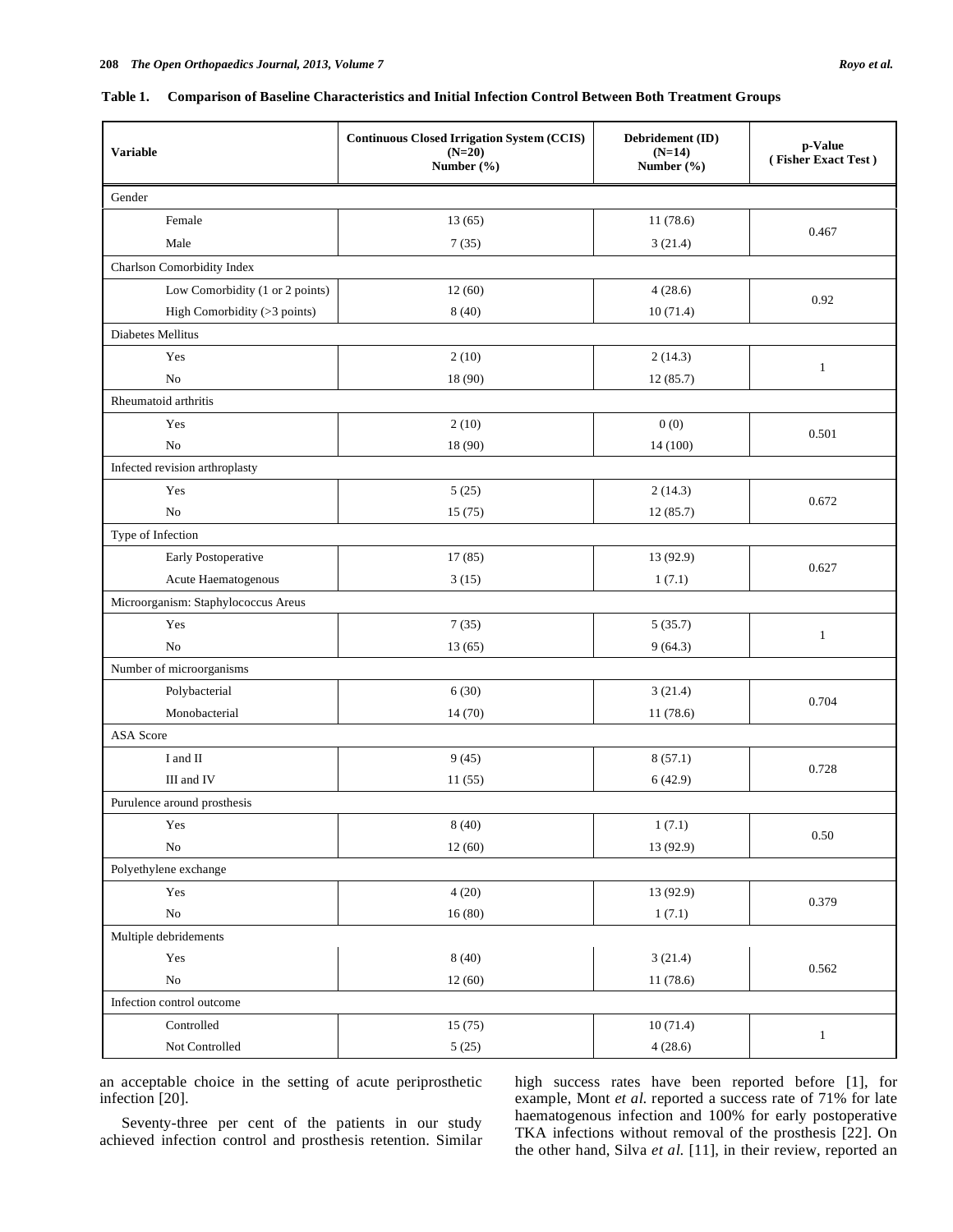| Table 2. Age of Patients, Duration of Symptons, Hospital Length of Stay, Number of Additional Operations After Irrigation and |
|-------------------------------------------------------------------------------------------------------------------------------|
| <b>Debridement and Treatment Duration for Both Treatment Groups</b>                                                           |
|                                                                                                                               |

| Variable                                    | <b>Continuous Closed Irrigation System (CCIS)</b><br><b>Median (and Interquartile Range)</b> | Debridement (ID)<br><b>Mean (and Interquartile Range)</b> | p-Value<br>(Mann-Whitney U Test) |
|---------------------------------------------|----------------------------------------------------------------------------------------------|-----------------------------------------------------------|----------------------------------|
| Age                                         | 68 (11.75)                                                                                   | 72.5(7.5)                                                 | 0.188                            |
| Duration of symptoms (days)                 | 3(6.75)                                                                                      | 5.5(13)                                                   | 0.507                            |
| Hospital length of stay <sup>*</sup> (days) | 22(13.75)                                                                                    | 9(9)                                                      | $0.000^*$                        |
| Number of interventions                     | 1 (1)                                                                                        | 1(1)                                                      | 0.671                            |
| Follow up time (months)<br>                 | 44 (73.25)                                                                                   | 40.5(41.5)                                                | 0.930                            |

\* Statistically significant difference.

overall failure rate of 67.4% among infected knee arthroplasties treated with open debridement and prosthesis retention. Nevertheless, in most of the studies included in the latter review, the results of initial surgical treatment were evaluated and the need for any additional intervention was considered to represent a failure of infection control. In our review, repeated debridement was not considered a treatment failure.

 We found no statistically significant difference between the two treatment groups with regard to the factors previously identified as being associated with a successful outcome, i.e., young, healthy patients with early postoperative infections, the short-term duration of symptoms, or methicillin-sensitive staphylococcus as the causative organism.

 The purpose of this study was to determine the effectiveness of irrigation and debridement combined with the application of a continuous irrigation-suction system, considered to present the following theoretical advantages: diluting the enzymatically active material, diluting the concentration of the causative organism, increasing the efficiency of systemic antibiotics and persistently removing necrotic material.

 Certain limitations are inherently present in our study. Data collection of all the variables was performed retrospectively, and so this is not a prospective randomised double blind study and does not provide the same level of evidence. Furthermore, we made no evaluation of clinical function, and so could not reach a clear conclusion as to the effect on the final outcome of multiple interventions required for infection control. These limitations are inherent to all retrospective studies in this field, and further research in which these methodological problems are resolved is needed.

 In our study, patients who received open debridement and irrigation combined with the application of a continuous closed irrigation system did not have a different number of operations or a higher or lower success rate, but they did need a longer hospital stay than did patients who received open debridement and irrigation alone (median of 22 days *vs* 9 days). Therefore, avoiding the use of a closed irrigationsuction system dramatically reduces hospital stay time whilst maintaining the same success rate for infection control.

# **CONFLICT OF INTEREST**

 The authors confirm that this article content has no conflict of interest.

#### **ACKNOWLEDGEMENTS**

Declared none.

#### **REFERENCES**

- [1] Tsukayama DT, Estrada R, Gustilo RB. Infection after total hip arthroplasty. A study of the treatment of one hundred and six infections. J Bone Joint Surg Am 1996; 78 (4): 512-23.
- [2] Sherrell JC, Fehring TK, Odum S, *et al*. The Chitranjan Ranawat Award: fate of two-stage reimplantation after failed irrigation and dbridement for periprosthetic knee infection. Periprosthetic Infection Consortium. Clin Orthop Relat Res 2011; 469(1): 18-25.
- [3] Meehan AM, Osmon DR, Duffy MCT, *et al*. Outcome of penicillin-susceptible streptococcal prosthetic joint infection treated with debridement and retention of the prosthesis. Clin Infect Dis 2003; 36 (7): 845-9.
- [4] Aboltins CA, Page MA, Buising KL, *et al*. Treatment of staphylococcal prosthetic joint infections with debridement, prosthesis retention and oral rifampicin and fusidic acid. Clin Microbiol Infect 2007; 13 (6): 586-91.
- [5] Garvin KL, Konigsberg BS. Infection following total knee arthroplasty. Prevention and management. J Bone Joint Surg Am 2011; 93 (12): 1167-75.
- [6] Tsukuyama DT, Goldberg VM, Kyle R. Diagnosis and management of infection after total knee arthroplasty. J Bone Joint Surg Am 2003; 85-A(Suppl 1): 75-80
- [7] Burger RR, Basch T, Hopson CN. Implant salvage in infected total knee arthroplasty. Clin Orthop Relat Res 1991; 273: 105-12
- [8] Chiu FY, Chen CM. Surgical debridement and parenteral antibiotics in infected revision total knee arthroplasty. Clin Orthop Relat Res 2007; 461: 130-5
- [9] Deirmengian C, Greenbaum J, Lotke PA, *et al*. Limited success with open debridement and retention of components in the treatment of acute Staphylococcus aureus infections after total knee arthroplasty. J Arthroplasty 2003; 18(Suppl 1): 22-6
- [10] Brandt CM, Sistrunk WW, Duffy MC, *et al*. Staphylococcus aureus prosthetic joint infection treated with debridement and prosthesis retention. Clin Infect Dis 1997; 24 (5): 914-9.
- [11] Silva M, Tharani R, Schmalzried TP. Results of direct exchange or debridement of the infected total knee arthroplasty. Clin Orthop Relat Res 2002; 404: 125-31.
- [12] Kuo CL, Chang JH, Wu CC, *et al*. Treatment of septic knee arthritis: Comparison of arthroscopic debridement alone or combined with continuous closed irrigation-suction system. J Trauma 2011; 71 (2): 454-9.
- [13] Tsumura H, Ikeda S, Ono T, *et al*. Synovectomy, debridement and continuous irrigation for infected total knee arthroplasty. Int Orthop 2005; 29 (2): 113-6.
- [14] Epine. Available at: http://hws.vhebron.net/epine/Descargas/EPINE %202011%20ESPA%C3%91A%20Resumen.pdf [Last accessed: December 2012].
- [15] Azzam KA, Seeley M, Ghanem E, Austin MS, Purtl J, Parvizi J. Irrigation and debridement in the management of prosthetic joint infection: Traditional indications revised. J Arthroplasty 2010; 25  $(7)$ : 1022-7
- [16] Van Kleunen JP, Knox D, Garino JP, Lee GC. Irrigation and debridement and prosthesis retention for treating acute periprosthetic infections. Clin Orthop Relat Res 2010; 468: 2024-8.